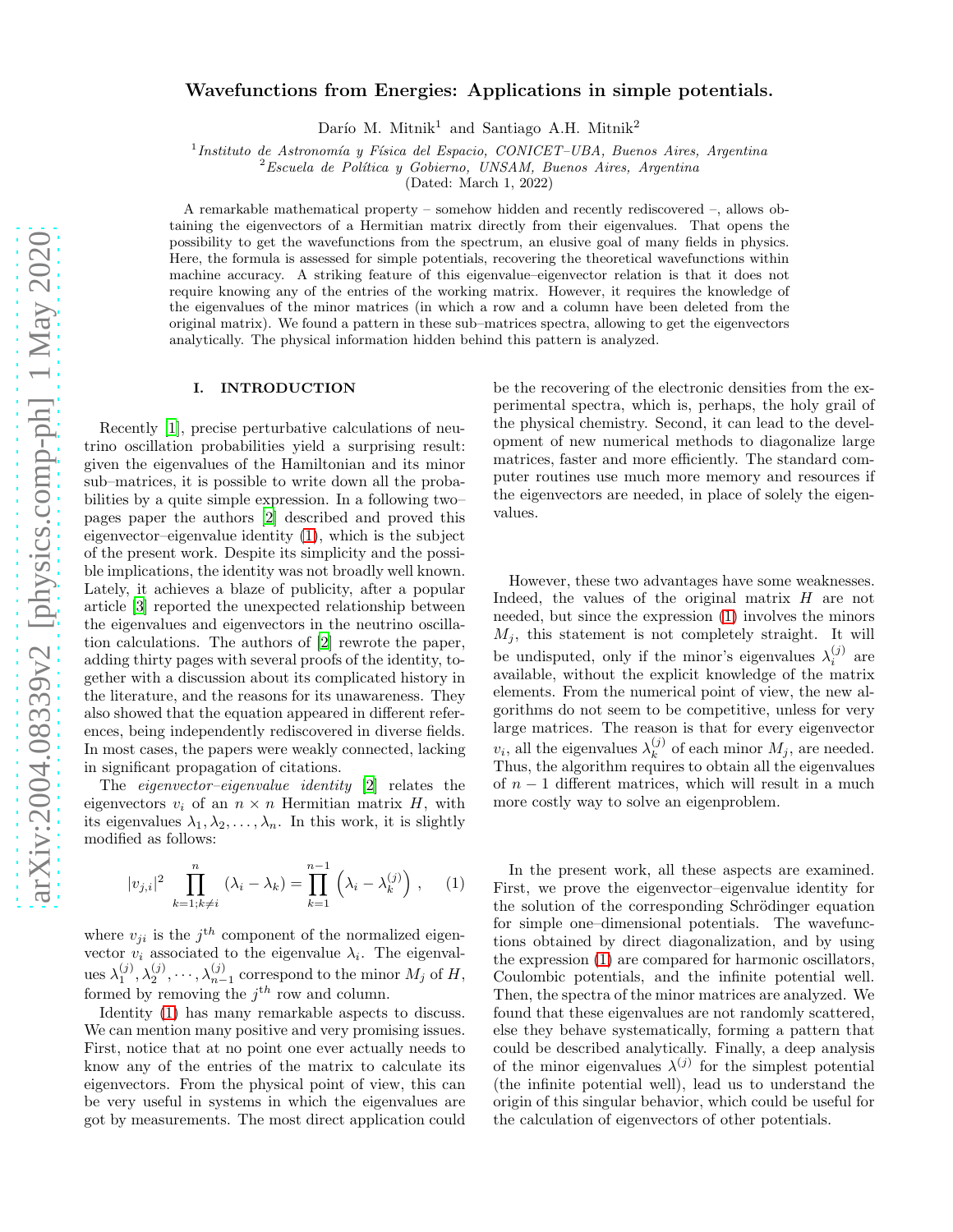### II. ASSESMENT OF THE EIGENVALUE–EIGENVECTOR IDENTITY

To corroborate the expression [\(1\)](#page-0-0) in physical problems, we will validate it first, in simple potential problems, solving the one–dimensional Schrödinger equation

$$
\hat{H}(x)v_i(x) = \lambda_i v_i(x), \qquad (2)
$$

where

$$
\hat{H} = -\frac{1}{2}\frac{d^2}{dx^2} + V(x).
$$
 (3)

We choose the most commonly studied simple potentials, say, the harmonic oscillator

$$
V(x) = V_{\text{HO}}(x) \equiv \frac{1}{2}\omega^2 (x - x_0), \tag{4}
$$

the Coulomb potential

$$
V(x) = V_{\mathcal{C}}(x) \equiv -\frac{Z}{x},\tag{5}
$$

and the infinite potential well

<span id="page-1-1"></span>
$$
V(x) = V_{\mathcal{W}}(x) \equiv \begin{cases} V_0, & \text{for } x \le L \\ \infty, & \text{for } x > L \end{cases} . \tag{6}
$$

For each potential, the corresponding Schrödinger equation was approximated in first–order finite differences, resulting in tridiagonal matrices. First, the full Hamiltonians have been diagonalized, by using standard computational packages  $[4]$ , getting the eigenvectors v and eigenvalues  $\lambda$ . Next, we successively construct the minor matrices  $M_j$ , deleting from the full Hamiltonian matrix the  $j<sup>th</sup>$  row and column. In that way, the corresponding  $\lambda^{(j)}$  eigenvalues have been obtained. Finally, Eq. [\(1\)](#page-0-0) is used to get the "reconstructed" eigenvalues. The operations involved in this rebuilding require some care. The order of the operations is important, and also, it is better to add logarithms than to multiply terms having different orders of magnitudes. One of the principal numerical advantages of the proposed approach resides in the fact that the matrices are not needed, else, only their eigenvalues. Therefore, we also take care to exploit that, performing the calculation in a particular sequence, in which only one minor eigenvalues are stored in memory, at any step.

For all these potentials, and for many different Hamiltonian sizes, the reconstructed results agree with the original eigenvectors within machine precision. Thus, the

These differences have been calculated for three different potentials, an infinite potential well, a Coulomb potential, and a harmonic oscillator potential. An unexpected

first conclusion reached in the present work is that for any number  $n$  of points used in the numerical grid, the eigenvalue–eigenvector identity can be considered numerically exact.

Of course, there is a drawback in the expression [\(1\)](#page-0-0) and it is the requirement of the calculation of the eigenvalues for  $n$  different matrices, which, in general, takes



<span id="page-1-0"></span>FIG. 1. Eigenvalues  $\lambda_i^{(j)}$  of the minor matrices  $M_j$ , for the VW–Hamiltonian corresponding to the infinite potential well.

more computational efforts than the direct diagonalization of an  $n \times n$  matrix. The algorithm can be improved significantly if one can found some relationship between the original eigenvalues  $\lambda_i$  and the corresponding minor eigenvalues  $\lambda_i^{(j)}$ . To this end, we first plot these eigenvalues, to see if they follow some identifiable behavior. We show, in Figure [1,](#page-1-0) the  $\lambda_i^{(j)}$  values corresponding to an infinite potential well  $V_W(x)$  (Eq. [\(6\)](#page-1-1)) of size  $L = 20$  a.u. and amplitude  $V_0 = 0$ , calculated with a numerical grid having  $n = 33$  points. From this figure, we can not get any useful information, because of the similarities among the  $\lambda_i^{(j)}$  eigenvalues, for any minor matrix j.

For a better representation, we define and plot, in Fig-ure [2](#page-2-0) the differences  $D(i, j) \equiv \lambda_i - \lambda_i^{(j)}$ , which could be helpful to understand the meaning of the minor's eigenvalues.

 $\Gamma$ 

regular pattern appears in the three cases, encouraging the search for analytical expressions capable to represent these values.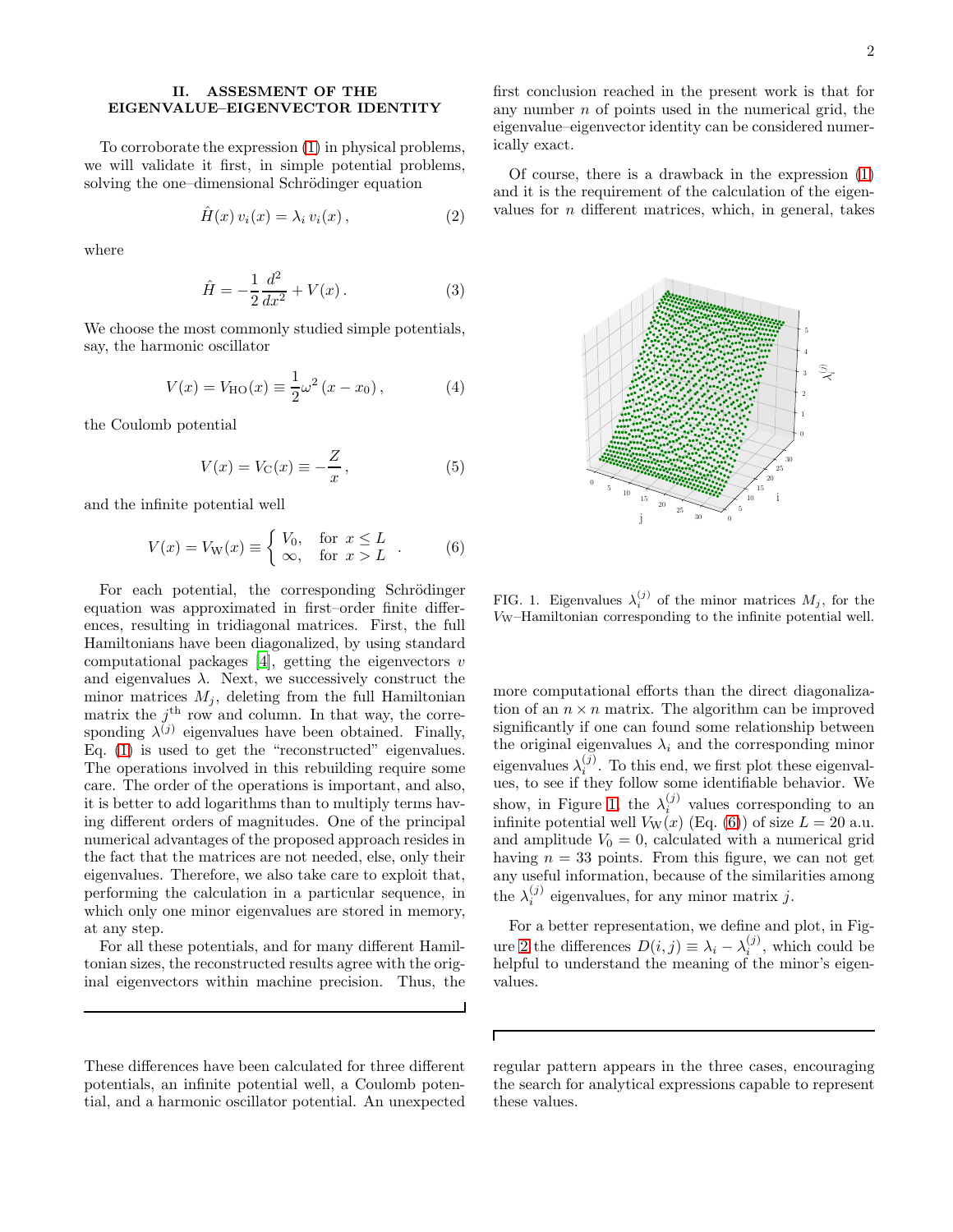

<span id="page-2-0"></span>FIG. 2. Differences between the full Hamiltonian eigenvalues  $\lambda_i$  and the eigenvalues  $\lambda_i^{(j)}$  of the minor matrices  $M_j$  for the infinite potential well  $V_W(x)$ , the Coulomb potential  $V_C(x)$ , and the harmonic oscillator potential  $V_{\text{HO}}(x)$ .

# III. ANALYTICAL EXPRESSION FOR THE MINOR'S EIGENVALUES

Although the curves shown in Fig. [2](#page-2-0) suggest the possibility to find analytical functions to represent the minor's eigenvalues, this task is not straightforward. Let us analyze the eigenvalues of the minor matrices for the infinite potential well  $V_W(x)$ , which seems to be the potential having the most regular behavior. It is important to stress that we are dealing with the numerical solutions of a first order finite–differences approximation, which are different than the exact solutions. We will first attempt to understand the state of affairs in the numerical solutions, and will treat the exact solutions in further works (see a brief discussion in Appendix [B\)](#page-6-0).

For the first minor matrix  $M_1$ , the differences  $D(i, 1)$ are arranged in a smooth curve which is easily approximated, as is shown in Figure [3,](#page-2-1) by the expression

$$
D(i,1) \equiv \lambda_i - \lambda_i^{(1)} \approx A_1 i \sin\left(\frac{\pi i}{a_1}\right),\tag{7}
$$

where  $a_1$  is very close to n, the number of points in the numerical grid.

The analytic approximation is more difficult for the next minor matrix  $M_2$ . Here, there are two different noticeable regions d, and each one should be approximated separately, i.e.,

<span id="page-2-2"></span>
$$
D^{(d)}(i,j) \equiv \lambda_i - \lambda_i^{(j)} \mid_{i \in d} \approx A_j^d i \sin\left(\frac{\pi i}{a_j^d}\right). \tag{8}
$$

For  $j = 2$  the first coefficient  $a_2^1 = a_1 \approx n$ , but, for the second half of the eigenvalues  $(d = 2)$ , the appropriate



<span id="page-2-1"></span>FIG. 3. Differences  $\lambda_i - \lambda_i^{(1)}$  for the minor matrix  $M_1$  for the infinite potential well  $V_W$ –Hamiltonian. Points: Values obtained by direct diagonalization. Solid curve: analytic approximation.

value is  $a_2^2 \approx \frac{n}{2}$  (formal expressions for  $a_j^d$  are given in Appendix [A\)](#page-5-4). The complications related to pursuing an understanding of the behavior of the minor's eigenvalues do not end here. We found that the size of the Hamiltonian also affects how the  $D(i, 2)$  are approximated. Let see these values for a case in which the number of points in the numerical grid is even. Figure [5](#page-3-0) shows the differences between the eigenvalues of a Hamiltonian matrix with  $n = 34$  points (in place of the previous values showed in Fig. [4,](#page-3-1) where  $n = 33$ ). Here, the differences for the first 16 eigenvalues  $D^{(1)}(i, 2)$  are approximated with [\(8\)](#page-2-2) using a set of parameters  $A_j^d$  and  $a_j^d$ , and the last 16  $D^{(2)}(i, 2)$  by using another set, like in the previous case.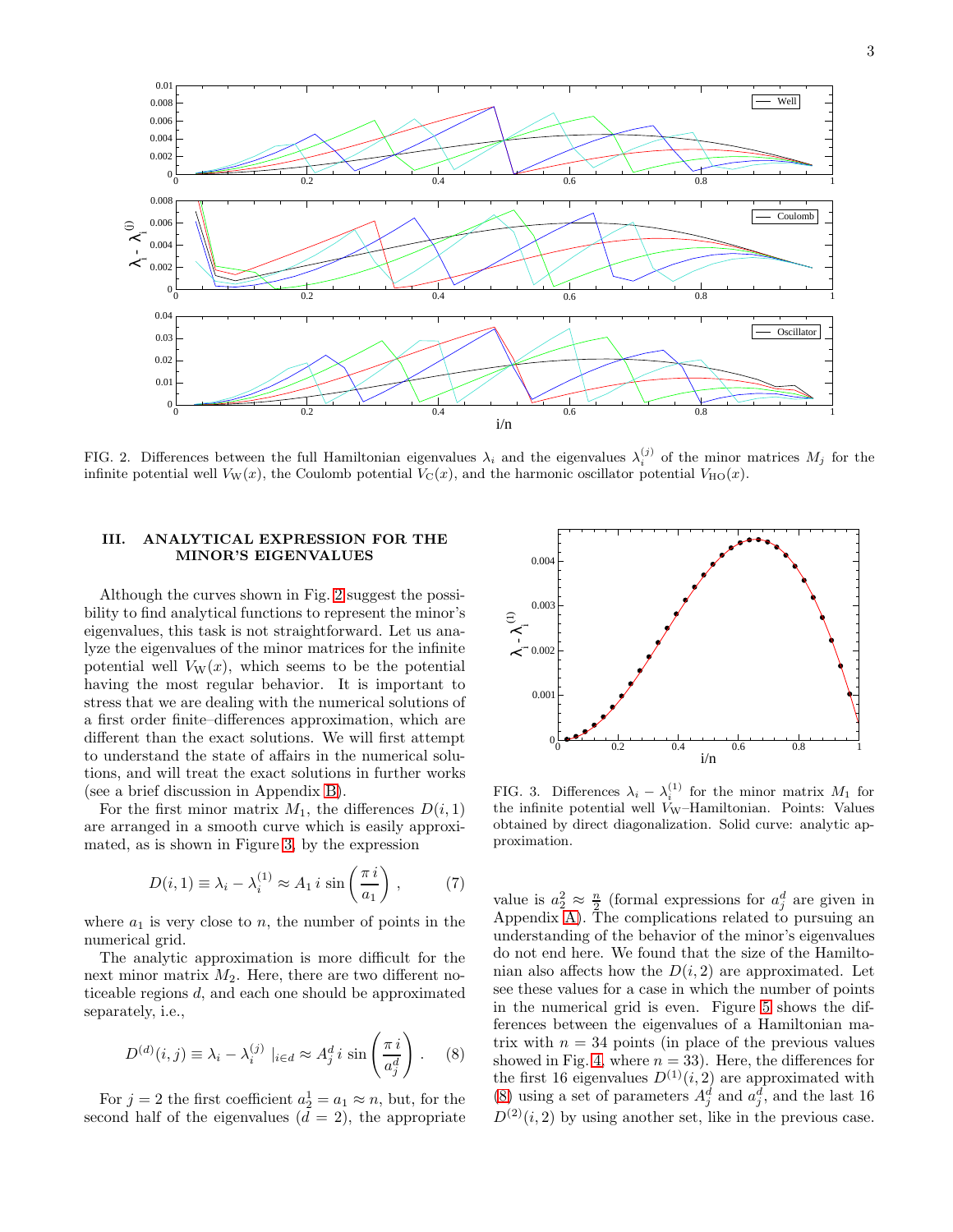

<span id="page-3-1"></span>FIG. 4. Differences  $\lambda_i - \lambda_i^{(2)}$  for the minor matrix  $M_2$ . Points: Values obtained by direct diagonalization. Solid curve: analytic approximation. The size of the  $V_W$ –Hamiltonian matrix is  $n = 33$ .



<span id="page-3-0"></span>FIG. 5. Differences  $\lambda_i - \lambda_i^{(2)}$  for the minor matrix  $M_2$ , for a V<sub>W</sub>–Hamiltonian matrix with  $n = 34$  points. Points: Values obtained by direct diagonalization. Solid curve: analytic approximation. Dashed curve: differences  $\lambda_i - \lambda_i^{(1)}$ .

But, the difference  $D(17, 2) = \lambda_{17} - \lambda_{17}^{(2)}$  does not belong to either of both curves. Surprisingly, we found that this value agrees exactly with the difference got for the first minor, which is  $D(17, 1) = \lambda_{17} - \lambda_{17}^{(1)}$ .

More intricate is the approximation for the  $M_3$  minor's eigenvalues  $(j = 3)$ . We start the analysis with a Hamiltonian matrix having  $n = 35$  points. As is shown in Figure [6,](#page-3-2) we need to establish three different regions d, where the size of each one is pretty near  $1/3$  (see Appendix [A\)](#page-5-4). Since 34 is not divisible by 3, we do not know beforehand how many points  $i$  belong to each region  $d$ . We found that the approximation [\(8\)](#page-2-2) works well for the three ranges if considering 11 points belonging to the first and last regions and 12 points to the middle. The corresponding parameters a are roughly  $a_3^1 \approx n$ ,  $a_3^2 \approx \frac{2n}{3}$ ,  $a_3^3 \approx \frac{n}{3}$ . As pointed out before, this distribution is particular for a given Hamiltonian size. The  $n = 33$ -case is



<span id="page-3-2"></span>FIG. 6. Differences  $\lambda_i - \lambda_i^{(3)}$  for the minor matrix  $M_3$ , for a V<sub>W</sub>–Hamiltonian matrix with  $n = 35$  points.



<span id="page-3-3"></span>FIG. 7. Differences  $\lambda_i - \lambda_i^{(3)}$  for the minor matrix  $M_3$ , for a  $V_W$ –Hamiltonian matrix with  $n = 33$  points. Dashed curve:  $\lambda_i - \lambda_i^{(1)}$ .

illustrated in Figure [7.](#page-3-3) Here, 10 eigenvectors can be fitted very well with  $(8)$ , for each region d. We run into troubles at two points corresponding to  $i = \frac{n}{3}$  and  $i = \frac{2n}{3}$ . As shown in the figure, the same unexpected property found before holds for this case: for these points, the eigenvalue differences for  $M_3$  coincide exactly with the corresponding values of the first minor  $M_1$ . Nevertheless, the picture is different for  $n = 34$ , as is shown in Figure [8.](#page-4-0) Here, the first and last region holds 10 points, the central region 11 points, and, again, two values lie outside these curves. Now, these values agree exactly with those corresponding to  $M_2$ .

In conclusion, the eigenvalue differences  $D^{(d)}(i, j)$  follow the general behavior given in  $Eq.(8)$  $Eq.(8)$ , in which the width coefficients

<span id="page-3-4"></span>
$$
a_j^d \approx \frac{n}{j} (j - d + 1) . \tag{9}
$$

But, it seems very difficult to assign a simple formula for each minor index  $i$ , for each region  $d$ , and for any number of points n.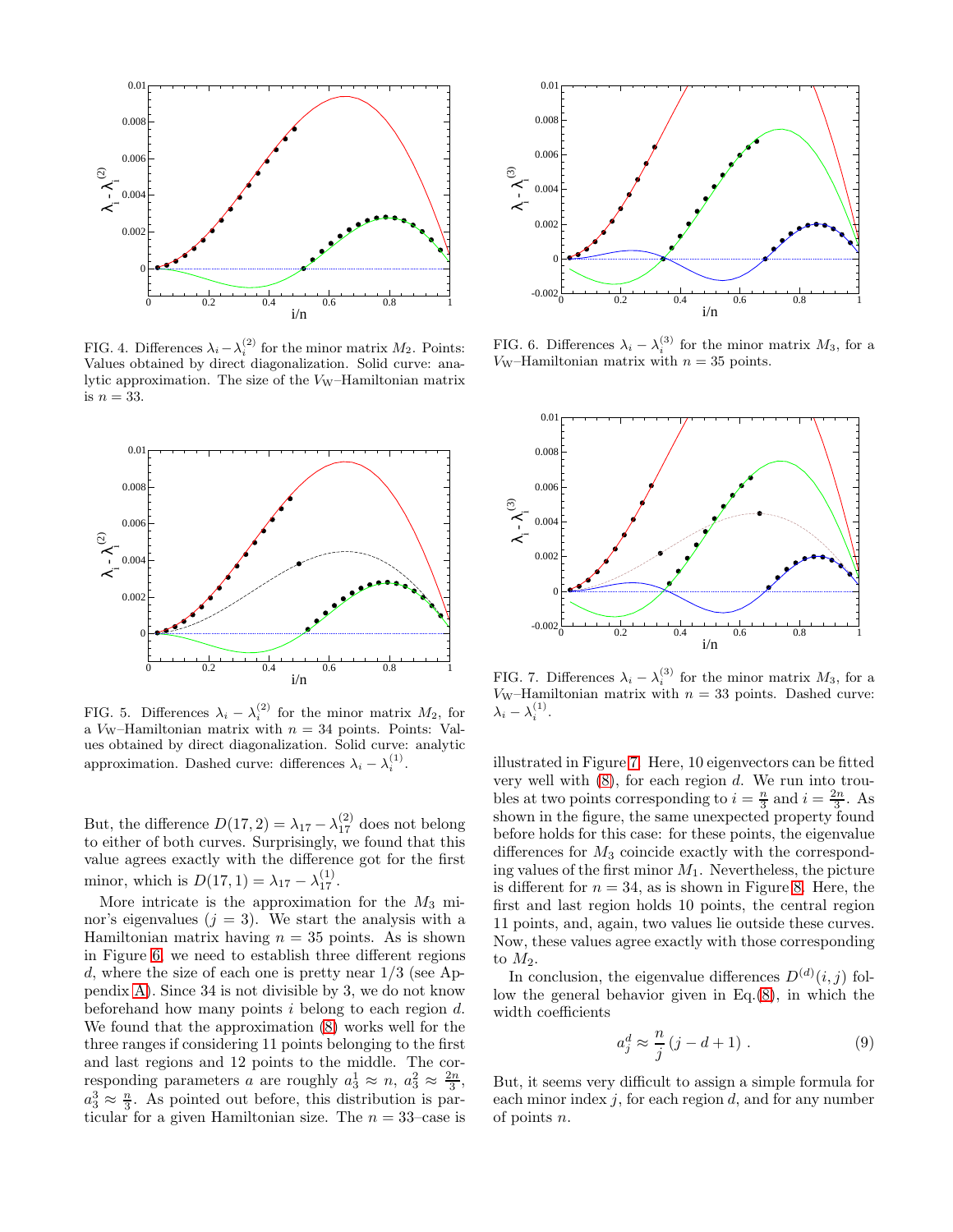

<span id="page-4-0"></span>FIG. 8. Differences  $\lambda_i - \lambda_i^{(3)}$  for the minor matrix  $M_3$ , for a V<sub>W</sub>–Hamiltonian matrix with  $n = 34$  points. Dashed curve:  $\lambda_i - \lambda_i^{(2)}$ .

We emphasize that the expression [\(9\)](#page-3-4) is approximate. An accurate fitting for the a values can be done, requiring a lot of work since adjustments must be done to generalize it for every number of points  $n$ . These corrections are small and will not be significant for large matrices. However, establishing the number of points assigned to each sector d is not straightforward since it depends on the number of points  $n$  and varies for each minor index j. Assigning a wrong number of points to a particular region accumulates enormous errors in the reconstruction formula [\(1\)](#page-0-0), turning any approximation of D useless. Furthermore, there are many problematic points  $k$ , that do not belong to any of the regions d. The  $D(k, j)$  differences for these points agree with the values calculated for other minors  $D(k, p)$ , where the minor index p also depends on  $j$  and the number of points  $n$ . We found the analytical expression that relates these indexes:

<span id="page-4-2"></span>
$$
p_n^{(j)} = \text{mod}(n+1-j, j) \tag{10}
$$

Taking all these aspects into consideration, we can reproduce all the D values, and thus, all the eigenvalues  $\lambda_i^{(j)}$  belonging to all the minor matrices  $M_j$ , for any Hamiltonian size  $n$ . As an example, we illustrate, in Fig-ure [9,](#page-4-1) the eigenvalue differences  $D(i, 16) = \lambda_i - \lambda_i^{(16)}$  for the minor matrix  $M_{16}$ , for a Hamiltonian matrix with  $n = 250$  points. All the points k that are not fitted with the curves represented in solid lines have exactly the values  $D(k, 11)$  corresponding to the minor matrix  $M_{11}$ (dashed curves), in agreement with our findings, since  $p = \text{mod}(235, 16) = 11.$ 

 $\sim$ 

# IV. PHYSICAL INTERPRETATION OF THE MINOR'S EIGENVALUES

Having decoded the startling pattern conformed by the minor's eigenvalues, many questions remain open. The behavior discovered is particular to the infinite potential well. From Figure [2](#page-2-0) it is reasonable to conjecture



<span id="page-4-1"></span>FIG. 9. Differences  $\lambda_i - \lambda_i^{(16)}$  for the minor matrix  $M_{16}$ , for a  $V_{\text{W}}$ –Hamiltonian matrix with  $n = 250$  points. Dashed curve:  $\lambda_i - \lambda_i^{(11)}$ .

about the existence of similar relationships on the other potentials. All the eigenvalues have been calculated numerically. A question arises is whether the same pattern holds also for the exact analytical results. The most important issue to solve is the possibility to recognize a physical meaning in our findings. Perhaps, understanding this matter could help to answer the other questions.

The first physical realization of the eigenvector– eigenvalue identity has been done by Voss and Balloon [\[5\]](#page-5-5). They showed that one–dimensional arrays of coupled resonators, described by square matrices with real eigenvalues, provide simple physical systems where this formula can be applied in practice. The subsystems consist of arrays with the  $j<sup>th</sup>$  resonator removed. Thus, from their spectra alone, the oscillation modes of the full system can be obtained.

Concerning the infinite potential well, the physical meaning of the removal of the first row and column is very simple: it conforms another infinite potential well whose width decreases from L to  $L-\Delta x$ , where  $\Delta x$  is the numerical mesh size. The same potential may be thought of as an infinite well of size  $L$ , with an additional infinite wall located at  $\Delta x$ . Accordingly, the removal of the j<sup>th</sup> row and column means an infinite potential well with an infinite wall at  $x = j\Delta x$ . As an example, we plot the first eigenvectors of the submatrix  $M_{20}$ , for an infinite potential well represented by  $n = 200$  points, in Figure [10](#page-5-6) (above). In the relative coordinates it means that an infinite wall is present at  $x/L = 0.1$ . As is shown in the figure the first eigenvectors correspond to the eigenvectors of a  $L - L/10$  infinite potential well. We also have to consider the other potential well of size  $L/10$ , which, for this particular case have eigenvalues coincident with the full Hamiltonian spectra for every  $i = 10$  functions. The lower part of Figure [10](#page-5-6) shows the eigenvalues  $v_{10}^{(20)}$ ,  $v_{20}^{(20)}$ , and  $v_{30}^{(20)}$ , having the same energy as  $v_{10}$ ,  $v_{20}$ , and  $v_{30}$  from the full Hamiltonian.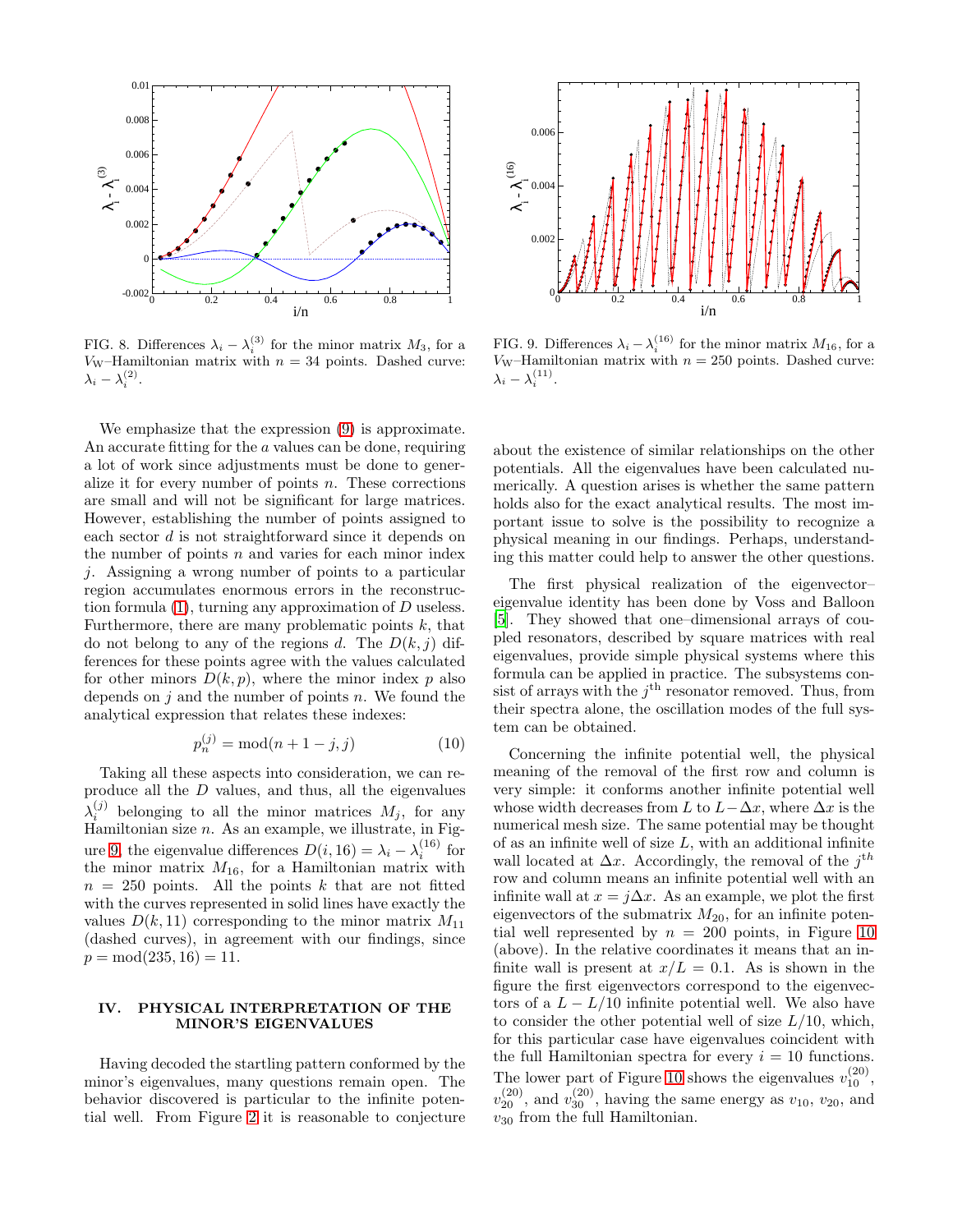

<span id="page-5-6"></span>FIG. 10. Upper part: first eigenvectors  $v_i^{(20)}$  for the minor matrix  $M_{20}$ , for a V<sub>W</sub>-Hamiltonian matrix with  $n = 200$  points. Lower part: eigenvectors  $v_{10}^{(20)}$ ,  $v_{20}^{(20)}$ , and  $v_{30}^{(20)}$ .

#### V. CONCLUSIONS

The eigenvalue–eigenvector identity expresses a curious and surprising relationship between the eigenvector of a matrix and the eigenvalues of its minors. It can be very useful from the numerical point of view, encouraging the study of new techniques to solve large eigenproblems. In general, it is much simple and fast to calculate the eigenvalues than the eigenvectors. Moreover, for very large matrices, the memory storage requirement for standard eigenvectors solver can lead to serious problems, which could be overcome by this approach. A critical element to strengthening the use of the identity is the ability to avoid the calculation of the eigenvalues of all the minor matrices.

In this work, we first tested the eigenvalue–eigenvector identity on different systems. The formula has been used to reconstruct, numerically, the eigenvectors of simple one–dimensional Hamiltonians. Using only the eigenvalues of the minor matrices, the formula reproduces the eigenvectors within machine precision, even for large cases. In most cases, the eigenvalue  $\lambda_i$  is close to the

 $\lambda_i^{(j)}$  value. However, analyzing their differences  $D(i, j)$  =  $\lambda_i - \lambda_i^{(j)}$ , we found systematic patterns, allowing to extract analytically the minor's eigenvectors without diagonalizing all the submatrices.

To understand the patterns, we focused our study on the infinite potential well. Elucidating the behavior of the differences  $D(i, j)$  is not straightforward since they depend on the eigenvalue index  $i$ , the minor index  $j$ , and also on the number  $n$  of points in the numerical grid representing the Hamiltonian. We found that, indeed, it is possible to find an analytical expression for  $D(i, j)$ , and therefore, for all the  $\lambda_i^{(j)}$ . The existence of regular patterns suggest that some hidden information about the eigenvectors of the full Hamiltonian is buried under the minor matrices' eigenvalues structure. A crucial aspect to understand this information is to found the physical reasons that generate those patterns. For the case studied here, the minor matrix represents a clear physical case that consists of the same Hamiltonian but with an infinite wall located at the point corresponding to the index j. The generalization to other potentials in 3 dimensions and for real scenarios, can be a matter of further interesting development.

### ACKNOWLEDGMENTS

This work was supported with PIP N◦11220130100607 of CONICET, Argentina.

The data that support the findings of this study are available from the corresponding author upon reasonable request.

#### **REFERENCES**

- <span id="page-5-0"></span>[1] P.B. Denton, S.J. Parke and Xining Zhang, "Eigenvalues: the Rosetta Stone for Neutrino Oscillations in Matter", [arXiv:1907.02534](http://arxiv.org/abs/1907.02534) [hep–ph], (2019).
- <span id="page-5-1"></span>[2] P.B. Denton, S.J. Parke, T. Tao, and Xining Zhang, "Eigenvectors from Eigenvalues: a survey of a basic identity in linear algebra", [arXiv:1908.03795](http://arxiv.org/abs/1908.03795) [math.RA], (2019).
- <span id="page-5-2"></span>[3] N. Wolcholver, "Neutrinos lead to unexpected discovery in basic math", Quanta Magazine, Nov (2019), <http://shorturl.at/bcqsA>.
- <span id="page-5-3"></span>[4] LAPACK: Linear Algebra PACKage, <http://www.netlib.org/lapack/>.
- <span id="page-5-5"></span>[5] H.U. Voss and D.J. Ballon, Phys. Rev. Research 2  $012054(R)$ ,  $(2020)$ .

### <span id="page-5-4"></span>Appendix A: Analytical expression for the approximation formulas

In first–order approximation, the numerical eigenvalues  $\lambda_i$  of the one dimension infinite potential well, are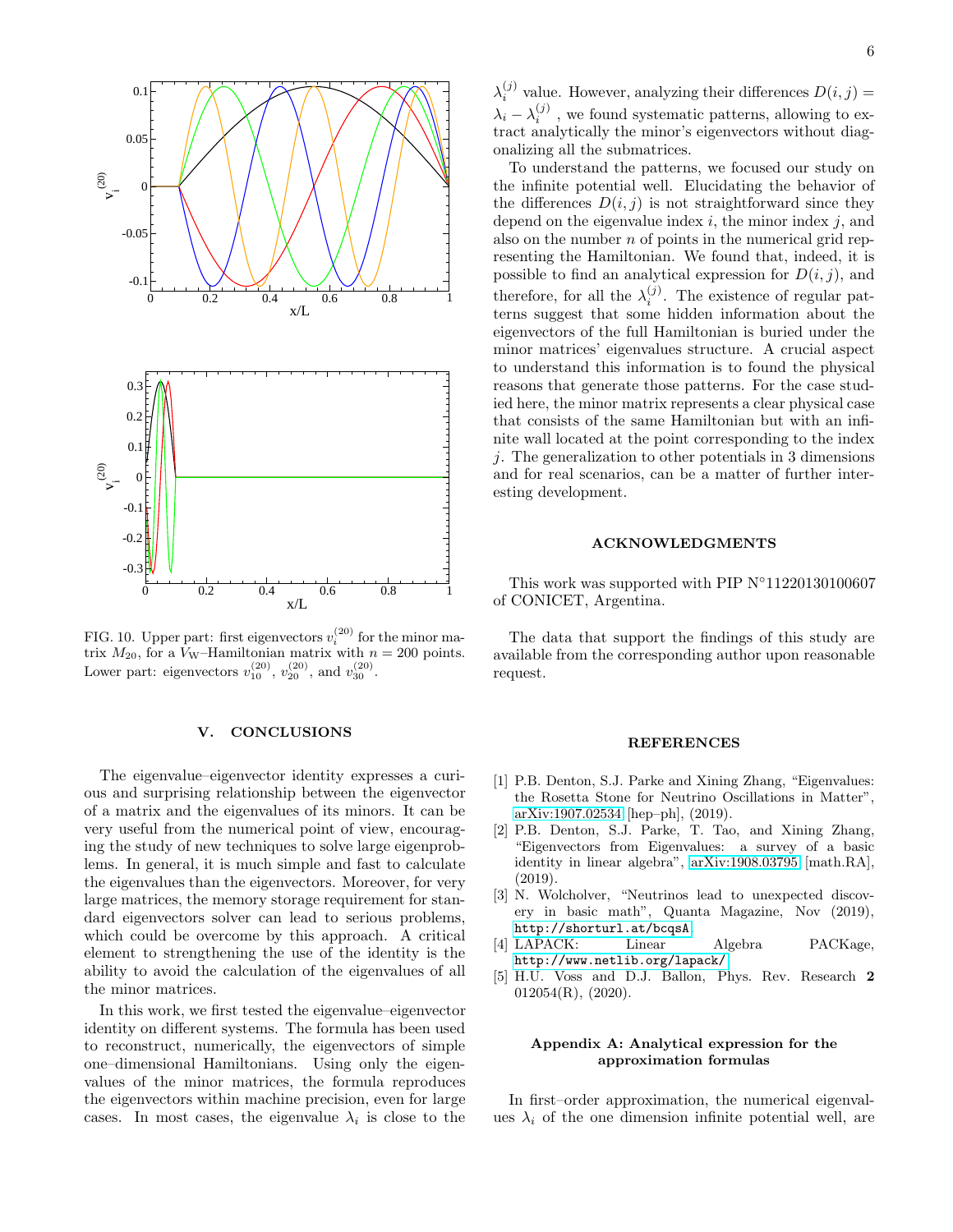related to the eigenvalues  $\lambda_i^{(j)}$  of the minor submatrix  $M_i$  in the following way. Let us define a variable

$$
x \equiv \frac{i}{n},\tag{A1}
$$

where  $i$  is the eigenvalue index and  $n$  is the number of grid points representing the eigenvectors. Numerically, an infinite potential well represented by an  $n$ -points Hamiltonian has *n* different eigenvalues, therefore,  $x \in \{0, 1\}$ . The eigenvalue differences  $D(i, j) = \lambda_i - \lambda_i^{(j)}$  have been found to cluster in  $j$  different sections, where the size of each of them is approximately  $n/j$ . More precisely, each section begins at a point

<span id="page-6-1"></span>
$$
x_{0j}^{(d)} = \frac{d-1}{j} \left( 1 + \frac{1}{n} \right). \tag{A2}
$$

It is worth to note that for the infinite potential well, the  $x_{0j}$  points correspond to the nodes of the  $j<sup>th</sup>$  eigenvector.

The argument of the sin functions in Eq. [\(8\)](#page-2-2) has a wavelength proportional to a width of

$$
a_d^{(j)} = 1 - x_{0_j}^{(d)} + \frac{1}{2n}.
$$
 (A3)

The differences can be approximated by the expression

$$
D^{(d)}(i,j) = A_j^{(d)} \sin\left(\frac{x - x_{0j}^{(d)}}{a_d^{(j)}}\pi\right) (x + \Delta^{(d)}).
$$
 (A4)

The parameter  $\Delta^{(d)}$ 

$$
\Delta^{(d)} = \begin{cases} \frac{d}{2n}, & \text{for } d < \frac{j}{2} \\ \frac{j - d + 2}{2n}, & \text{for } \frac{j}{2} \le d < j - 1 \\ -\frac{2n}{2n}, & \text{for } d = j - 1 \end{cases}
$$
 (A5)

and the coefficients  $A_j^{(1)} = j$ ,  $A_j^{(j-1)} = \frac{1}{j}$ , and in any other case

$$
A_j^{(d)} = \frac{j}{d} \frac{\sin\left(\frac{d}{j}\pi\right)}{\sin\left(\frac{\pi}{j-d+1}\right)}.\tag{A6}
$$

It is very important to identify the limits of every sector d: the initial eigenvalue index  $i_{0,i}^{(d)}$  $\binom{d}{0_j}$ , the last point  $i_{b_j}^{(d)}$  $\genfrac{}{}{0pt}{}{\left( a\right) }{b_{j}},$ and the points  $k_j^{(d)}$  that lie outside each region d. For simplicity, let us drop the indexes i and d in Eq.  $(A2)$ , so, every section is bounded by the range

$$
x_0 \equiv \frac{d-1}{j} \left( 1 + \frac{1}{n} \right) < x < x_b \equiv \frac{d}{j} \left( 1 + \frac{1}{n} \right) . \tag{A7}
$$

The corresponding  $(x \times n)$  values are not necessarily integer numbers. We define the indexes  $i_0$  and  $i_{b_z}$  as the integer part of  $(x_0 \times n)$  and  $(x_b \times n)$ , respectively. Then, we designate the following quantities:

$$
(x_1, x_2, x_3) \equiv \left(\frac{i_{b_z} - 1}{n}, \frac{i_{b_z}}{n}, \frac{i_{b_z} + 1}{n}\right).
$$
 (A8)  
The index  $i_h$  is defined as

$$
i_b = \begin{cases} i_{b_z} - 1 & \text{for } x_1 < x_b \le x_2 \\ i_{b_z} & \text{for } x_2 < x_b \le x_3 \end{cases}, \quad (A9)
$$

Every sector contains the eigenvalue indexes between

$$
i_0 + 1 \le i \le i_b - 1. \tag{A10}
$$

As explained above, the value of  $D(i_b, j)^{(d)}$  is calculated by using Eq. [\(10\)](#page-4-2), i.e., the value corresponding to the index  $k = i_b$  is  $D(k, j)^{(d)} = D(k, j_p)^{(p)}$  where

$$
p = \text{mod}(n+1-j, j) \text{ and}
$$

$$
j_p = \frac{i_b p}{n}.
$$
 (A11)

#### <span id="page-6-0"></span>Appendix B: Implementation in the exact solutions

Here, we will show how to proceed for the reconstruction of the exact wavefunctions (not the numerical solutions, as before). Again, we want to get the eigenvectors of an infinite potential well, using the eigenvector– eigenvalue identity. The expression [\(1\)](#page-0-0) involves a product, so, we must decide, first, how many points should be used in it. This decision also determines which minor matrices are included, and their eigenvalues. As stated above, the minor matrix  $M_i$  represents the original Hamiltonian matrix with an infinite wall at the corresponding position  $x_i$ . This wall separates the potential in two regions, in our case, two infinite wells, one from 0 to  $x_i$ , and the other from  $x_i$  to 1. To reconstruct the eigenvectors through the eigenvector–eigenvalue identity, one must be aware to intercalate appropriately the energies of both wells.

As an example, let us pick 10 terms in the product [\(1\)](#page-0-0) to reconstruct the eigenvectors of an infinite potential well having a width  $L = 11$  a.u.. The walls are located at  $x_j = 1, 2, 3, \ldots, 9, 10$  a.u.. For instance, for the minor  $M_4$ , we need to calculate the spectra for two wells: one having a width  $L_1 = 7$  and the other with  $L_2 = 4$ . Their corresponding energies are

<span id="page-6-2"></span>
$$
\epsilon_n^{(i)} = \frac{1}{2} \left( \frac{n_i \pi}{L_i} \right)^2.
$$
 (B1)

For the box having  $L_2 = 7$  a.u., the lowest energies are  $\epsilon_1^1 = 0.1007, \, \epsilon_2^1 = 0.4028, \, \text{and } \epsilon_3^1 = 0.9064 \, \text{a.u., and for}$  $\overline{L}_1 = 4$  a.u., the lowest energies are  $\epsilon_1^2 = 0.3084, \epsilon_2^2 =$ 1.2337, and  $\epsilon_3^3 = 2.7758$  a.u.. The ordered eigenvalues  $\lambda_i^{(4)}$  are stated in Table [I,](#page-7-0) together with the other values. The rest of the eigenvalues are got by considering the symmetry of the potentials, i.e.,  $\lambda_i^{(6)} = \lambda_i^{(5)}$ ,  $\lambda_i^{(7)} = \lambda_i^{(4)}$ ,  $\lambda_i^{(8)} = \lambda_i^{(3)}, \lambda_i^{(9)} = \lambda_i^{(2)}, \text{ and } \lambda_i^{(10)} = \lambda_i^{(1)}.$ 

Using these eigenvalues, the eigenvector–eigenvalue equation reproduces the eigenvectors (at the positions  $x_i$ ), without normalization. The normalized results are shown in Figure [11,](#page-7-1) for the first five eigenvalues, demonstrating that the identity can also be used for exact analytical cases.